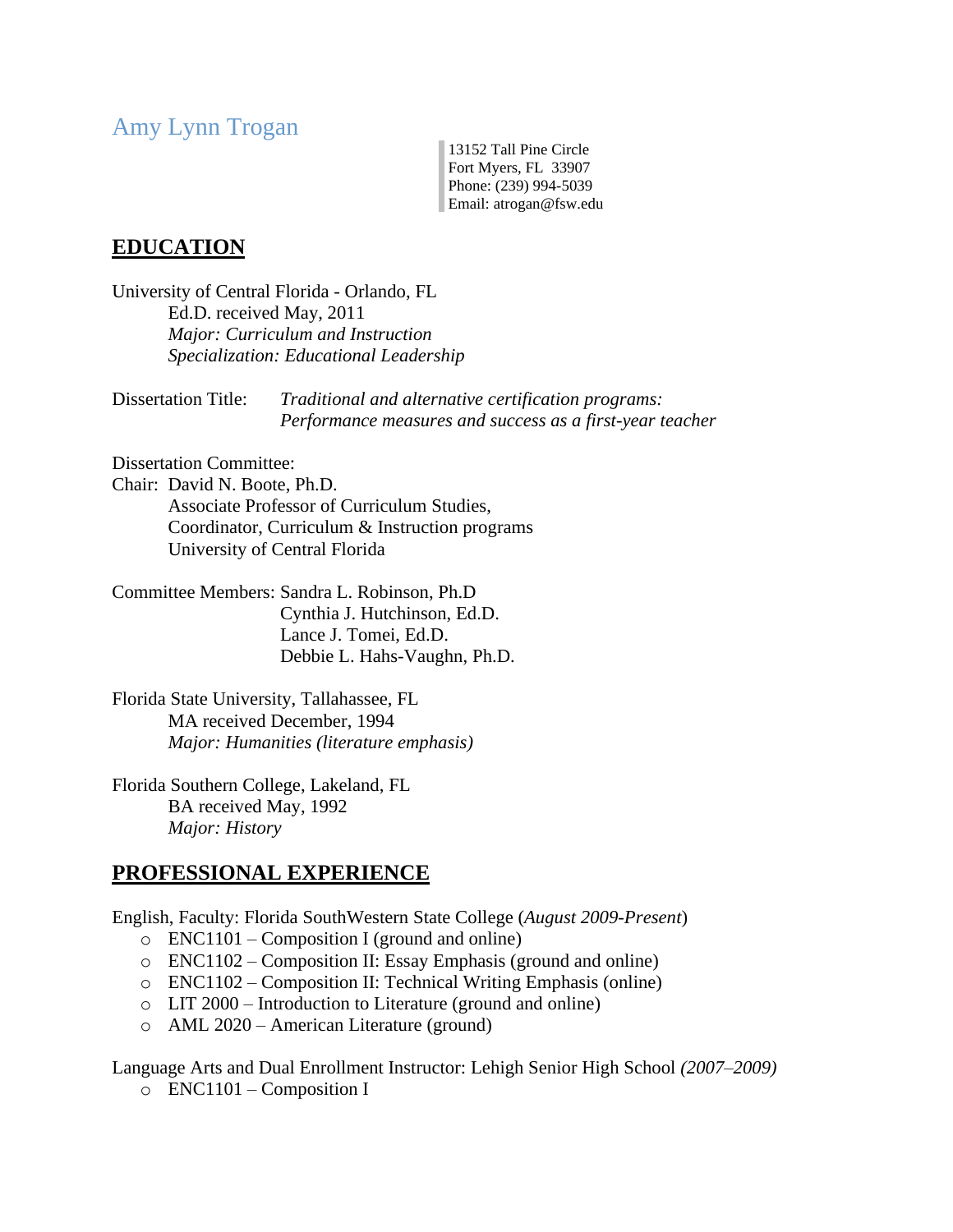- o ENC1102 Composition II (Essay Emphasis)
- o HUM2510 The Art of Being Human
- o AML2020 American Literature
- o ENL 2022 British Literature
- o English IV Honors

Humanities and English, Adjunct Faculty, Edison State College *(1995-2009)*

- o HUM2510 Humanities Through the Arts (ground and online)
- $\circ$  HUM2230 Studies in the Humanities: 17<sup>th</sup> Century to the Present (ground and compressed video format)
- o HUM2210 Studies in the Humanities: Ancient World through the Renaissance (ground and compressed video format)
- $\circ$  ENC1101 Composition I (ground)
- o ENC1102 Composition II: Essay Emphasis (ground)

Language Arts and Reading Instructor: Ida S. Baker High School (*2006-2007)*

- o Reading II
- o English III

Language Arts and Dual Enrollment Instructor, Lehigh Senior High School: *(2003–2004)*

- o HUM2510
- o SLS1101

Substitute Teacher: Lee County School District *(October, 2002-December, 2002)*

Humanities Adjunct Faculty, Florida Gulf Coast University *(2000-2002)*

o HUM2510 – Understanding the Visual and Performing Arts (ground)

Humanities Adjunct Faculty, Nova Southeastern University *(2000-2002)*

- o HUMN3510 The American Experience in Literature (ground)
- o HUMN2010 The Individual and Society (ground)

Film Instructor, Lee County Public Library System *(February, 2003-March, 2003)*

# **ACADEMIC SERVICE**

FSW Committee Work:

- English Department Chair 2020-present
- Innovative Instruction Initiative  $-2020$ 
	- o Assisted in development of institutional plan for pandemic response
- English Department Dual Enrollment Coordinator: 2017 2020
- Learning Assessment Committee: 2013 Present
	- o Chair: 2015 2017
	- o English Department Learning Assessment Coordinator 1013-2015, 2018-2020
- Adjunct Mini-Portfolio Revision 2018-2020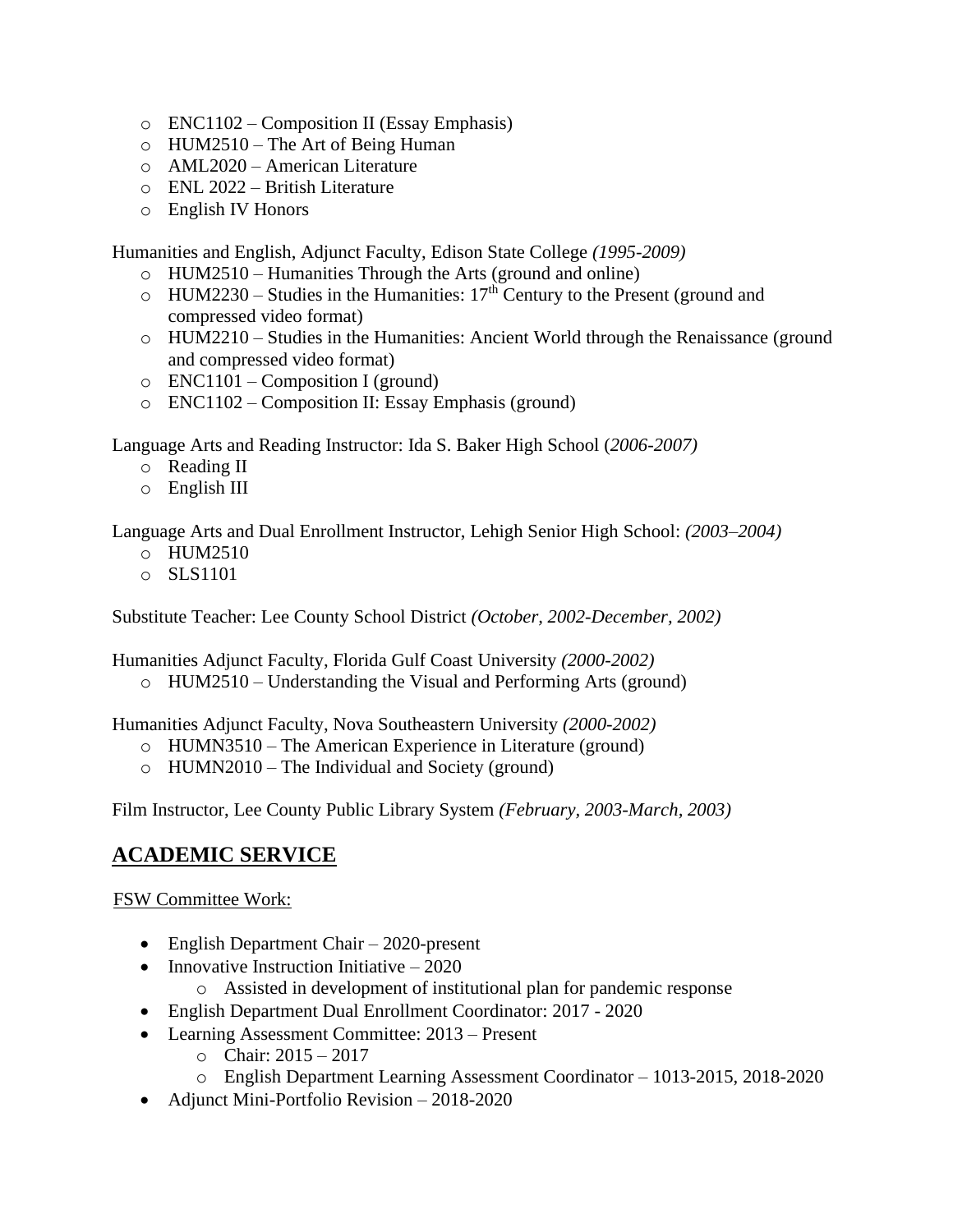- o Revised classroom observation form
- Faculty Senate Sabbatical Committee: 2016 present
- FSW Writes: 2016 Present
	- o Coordinated Journalism Panel with Pulitzer-wining journalist, Leonard Pitts, Jr.
- New Faculty Mentor: 2016-2017
- Dual Enrollment Instructor Mentor: 2015-2016
- General Education Advisory Council: 2016-2017
- General Education Program Review: 2015-2016
- English Bachelor's Degree Initiative: 2015-2016
- OEP Assessment: 2012-2015
- Edison Writes Committee: 2010-2012
- OEP Committee: 2010-2012
- Curriculum Committee: 2010-2012
- General Education Syllabi Review: 2010-2012 o Chair: 2011-2012
- Foundations of Excellence Transitions: 2010-2011
- SACS Committee: 2000-2011

## FGCU Committee Work:

• HUM2510 Online Design: 2001 - 2002

#### FSW Professional Development Presentations:

- Online Peer Review (2019)
- Teachers Teaching Teachers (2018)
- Conquering the Time Killer: Providing Effective and Efficient Feedback (2017-2018)
- Engaging Students through Service-Learning Projects (2017)
- Developing Effective Research Assignment Guidelines (2016-Present)
- Assessment 101 (2016-Present)
- Meeting of the Minds: Communicate clearly in a variety of modes and media (2016)
- Digital Grading (2014)

## Course Development:

• FSW: Assessment 101 Workshop (2015) ENC1102 Essay Emphasis Online (2011-2012) HUM2510 Online (1998-1999)

# **PROFESSIONAL AFFILIATIONS AND RECOGNITIONS**

- FSW Academic Research Grant Recipient (2018)
	- o Awarded grant to conduct research at three archives on the relationship and works of C. S. Lewis and Owen Barfield
- American Educational Research Association (AERA)